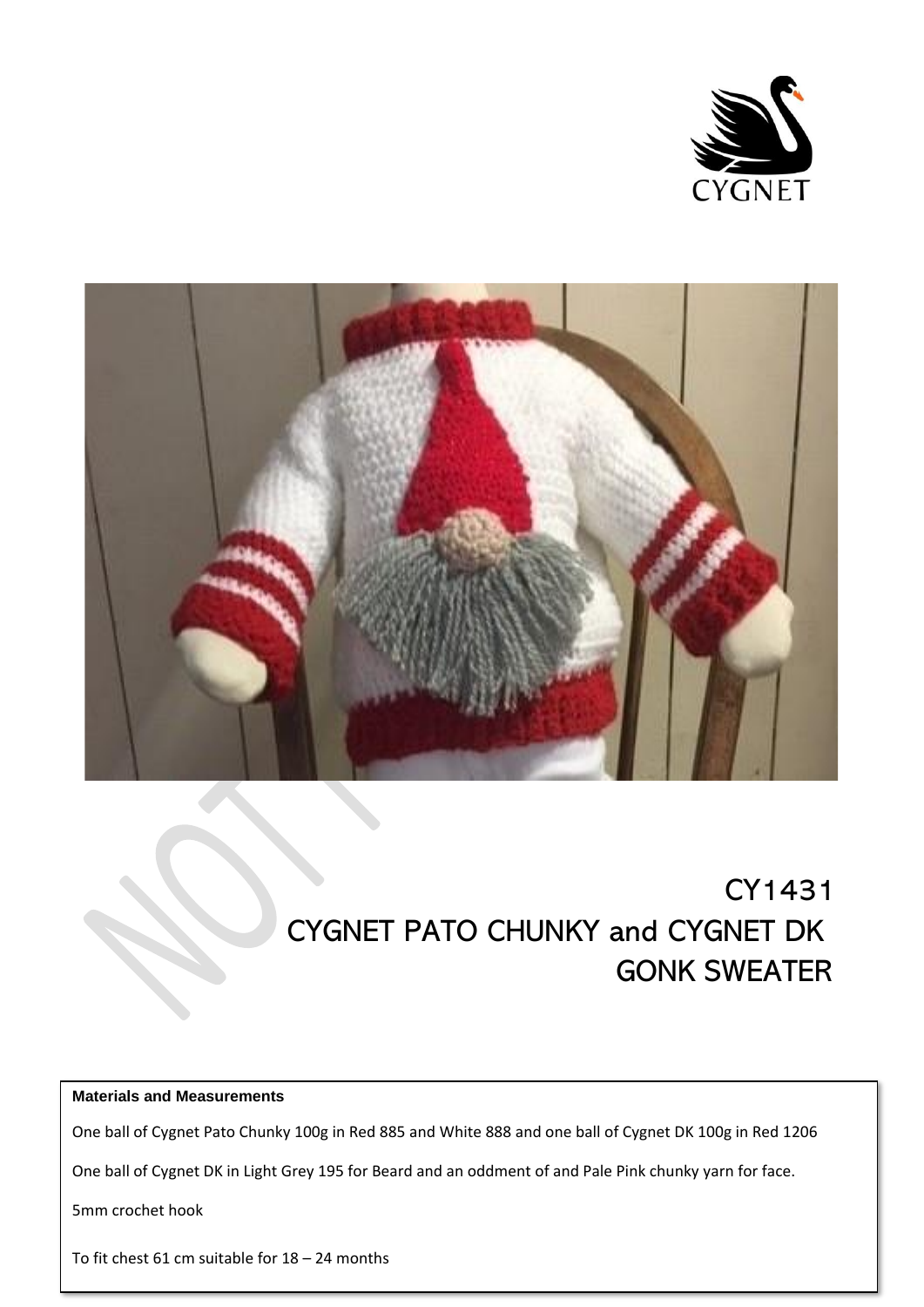## TENSION 14 sts and 10 rows to 10cm measured over htr

#### ABBREVIATIONS

dc double crochet st stitch inc increase dec decrease MR magic ring

sl slip stitch FO fasten off

**RtrF** raised treble front by yrh, insert around post of indicated st from front to back and around to front again, yrh, pick up loop [yrh, draw through 2 loops] twice

**RtrB** raised treble back by yrh, insert around post of indicated st from back to front and around to back again, yrh, pick up loop [yrh, draw through 2 loops] twice

#### **SWEATER**

**This is worked in one piece from neck down. Work foundation chain loosely as this is the neck opening. Beg 2 ch does not count as st.**

Using Red loosely ch 42, join with sl st to first ch, being careful not to twist. R.1. 2ch, htr around, join with a sl st in top of beg 2 ch. 42 sts R2-3 2ch, \* 1 RtrF, 1RtrB, repf rom \* around, join with a sl st in top of beg 2 ch.

### **Body** (Using white)

R1 2ch, htr around, join with sl st in top of beg 2 ch.

R.2 2ch, 8 htr, \* [1 htr, 1ch, 1htr] in next st, 3 htr, [1 htr, 1ch, 1 htr] in next st \*\* 16 htr rep from \* to \*\* once more, 8 htr, join with sl st in top of beg 2 ch. 46 sts.

R.3 2ch, \* htr across to next ch-sp [1 htr, 1 ch, 1 htr] into ch-sp, rep from \* 3 times more, htr to end of rnd, join with sl st in top of beg 2 ch. 54 sts.

Rep last rnd 6 times more. 102 htr at end of last rnd.

### **Divide Body and Sleeves**

R.1 2ch, 16 htr, 2 ch, miss next 19 sts for sleeve, 32htr, 2ch, miss next 19 sts for sleeve, htr to end of rnd, join with a sl st in top of beg 2 ch. 64 htr.

R.2 2ch [htr to next 2ch-sp, 2 htr in 2ch-sp] twice, htr to end, join with sl st in top of beg 2 ch. 68 sts

R.3 2ch, htr around, join with a sl st in top of beg 2 ch.

Rep last rnd until work measures 14 cm from underarm.

**Rib** (using Red)

R1-14 2ch, \* 1RtrF, 1RtrB, rep from \* around, join with a sl st in top of beg 2 ch. FO.

#### **Sleeves**

Using White, join with a sl st to underarm, 2ch, htr in each htr and ch around, join with a sl st in top of beg 2 ch. 21 R.2 2ch, 2 htr in first st, htr to end of rnd, join with a sl st in top of beg 2 ch. 22

**Next rnd** 2ch, htr around, join with a sl st in top of beg 2 ch.

Rep last rnd working 2 stripes in Red as in photo until sleeve measures 12.5cm.

**Rib** (using Red)

Rnds 1 – 3 2ch, \* 1RtrF, 1RtrB, rep from \* around, join with a sl st in top of beg 2 ch. FO. Weave in ends.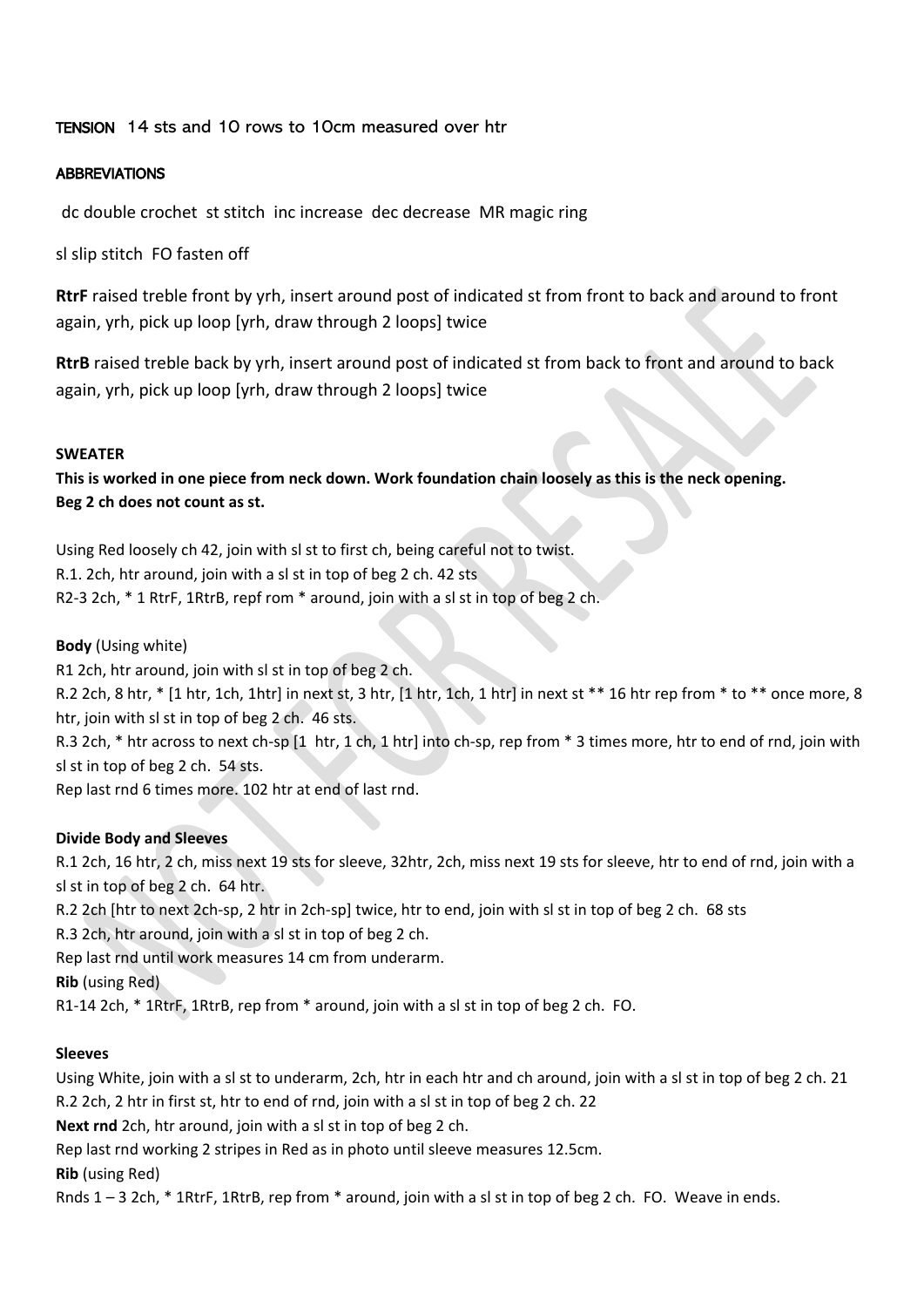### **Applique**

Note: face can be made smaller or larger according to Sweater size

M.R. 8 dc

inc in each st with dc (16)

inc with dc1 then dc 1, inc with dc1 then dc1 continue all round (24)

dc all round (24)

inc with dc then 1 dc continue pattern all round (36) FO leave tail for sewing

Nose: MR 6 dc, inc in each stitch with dc (12), 1dc inc, 1 dc pattern (18) single crochet for 2 rounds , dec 1, dc 1 continue (12). dec 1, sc 1 (8) stuff if desired then close using running stitch and FO leave tail.

Sew onto middle of face.

**Beard:** cut 15cm lengths of grey wool starting at side of nose weave each piece threw each st and tie off (making sure you have same length each side of stitch before knotting) optional: split wool strand in half. Cover half of face below nose using this method do not trim any long strands until applique is sewn onto jumper then trim.

**Hat:** MR 6 sc sl join R.1-5 sc in each st R.6 inc 1 st then sc 2 st, inc 1 st then sc 2 st.sl join ch 1(8) R.7 sc all round R.8 1 inc, 3sc 1 inc, 3 sc,1 inc, (10) R.9 sc round. R.10 1 inc, 4sc, 1inc,4sc (12) R11 sc R.12 1 inc, 5sc, 1 inc, 5sc (14) R.13 1 inc 6 sc, 1 inc 6 sc (16) R.14 1 inc, 7sc, 1 inc 7sc (18) R15 1inc, 8sc,1inc,8sc (20) R16 1 inc, 9 sc, 1 inc 9 sc (22) R.17 1 inc 1 inc 10sc (24) R.18 1 inc 11 sc 1 inc 11 sc (26) R.19 inc 12 sc 1 inc 12 sc (28)